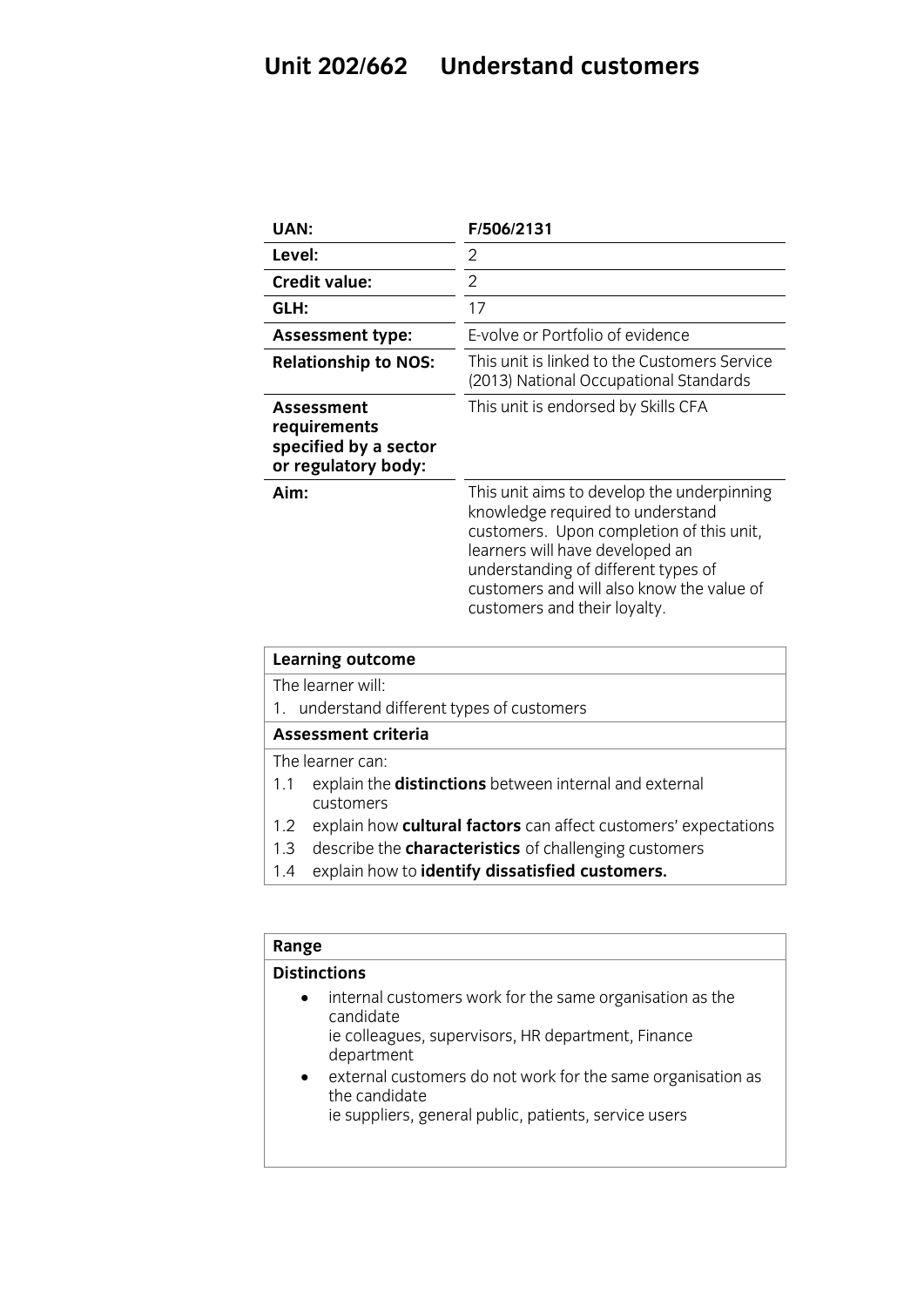### Cultural factors

- **c** beliefs
	- moral values
	- laws and rules of behaviour<br>• use of language
	- use of language
	- traditions
	- social standing
	- use of body language

- **CHARACTERISTICS**<br> **CONSIDERED PROT**UCLISTOMERS
	- angry customers
	- the undecided
	- customers with special requirements
	- customers with a language barrier

- **I** tone of voice
	- attitude
	- body language
	- through verbal communication

# **Learning outcome**<br>The learner will:

The results: This  $\frac{1}{2}$ . understand the value of customers and the value of customers and the value of customers and the value of customers and the value of customers and the value of customers and the value of customers and the value

The learner can:

- 2.1 explain how the achievement of the customer service offer contributes to enhancing customer loyalty
- explain the relationship between customer satisfaction and 2.2 explain the relationship betwee<br>**organisational performance**
- explain how the **reputation** and image of an organisation affects  $2.3$ customers' perceptions of its products and/or services
- explain the **potential consequences** of customers'  $2.4$ dissatisfaction
- 2.5 describe different methods of attracting customers and 2.5 describe different **methods of attracting customers and retaining their loyalty.**

# **Range**

- **Customer Service of the organisation says it will deliver**<br> **Customer service of the service of service of services** 
	- defines the extent and the limits of service eg refund policy

**Customer satisfaction** is where the customer is happy with the product and service they have been supplied with. It is how the products and services provided by an organisation meet or surpass customer expectation. customer expectation.